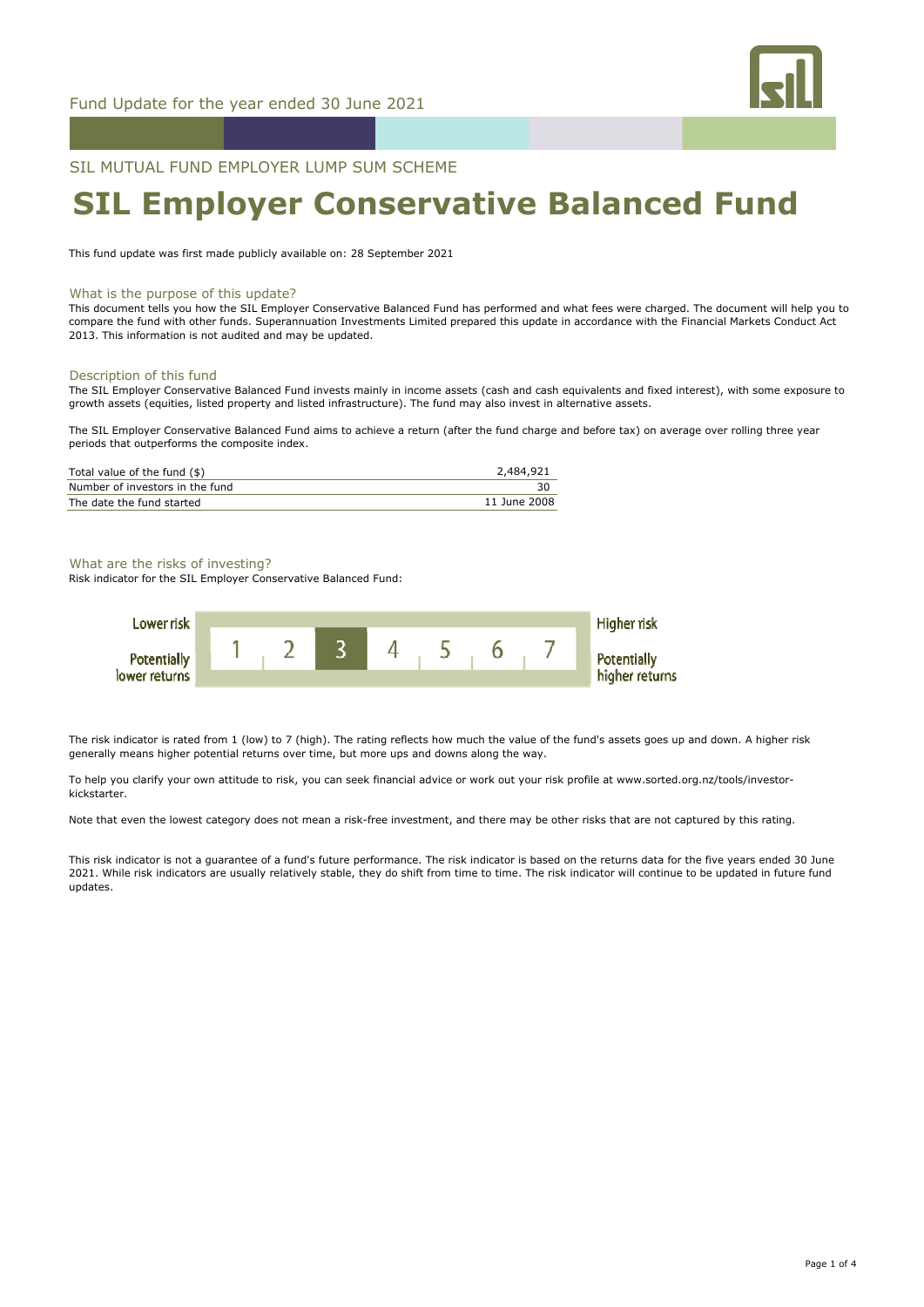How has the fund performed?

|                                                    | Average over past<br>five years | Past year |
|----------------------------------------------------|---------------------------------|-----------|
| Annual return                                      |                                 |           |
| (after deductions for fund charges and tax)        | 5.39%                           | 9.62%     |
| Annual return                                      |                                 |           |
| (after deductions for fund charges but before tax) | 6.32%                           | 10.65%    |
| Market index annual return                         |                                 |           |
| (reflects no deduction for fund charges and tax)   | 6.54%                           | 9.12%     |

The market index annual return is calculated using the target investment mix and the indices of each asset class. The composition of the market index for this fund changed on 15 October 2020 due to a change in the underlying index for the New Zealand fixed interest asset class, and on 28 June 2021 due to a change in the target investment mix and the underlying index for the international fixed interest asset class.

Additional information about the market index is available in the statement of investment policy and objectives on the scheme register at www.disclose-register.companiesoffice.govt.nz.



# **Annual return graph**

This shows the return after fund charges and tax for of the last 10 years ending 31 March. The last bar shows the average annual return for the 10 last ten years, up to 30 June 2021.

**Important:** This does not tell you how the fund will perform in the future.

Returns in this update are after tax at the highest prescribed investor rate (PIR) of tax for an individual New Zealand resident. Your tax may be lower.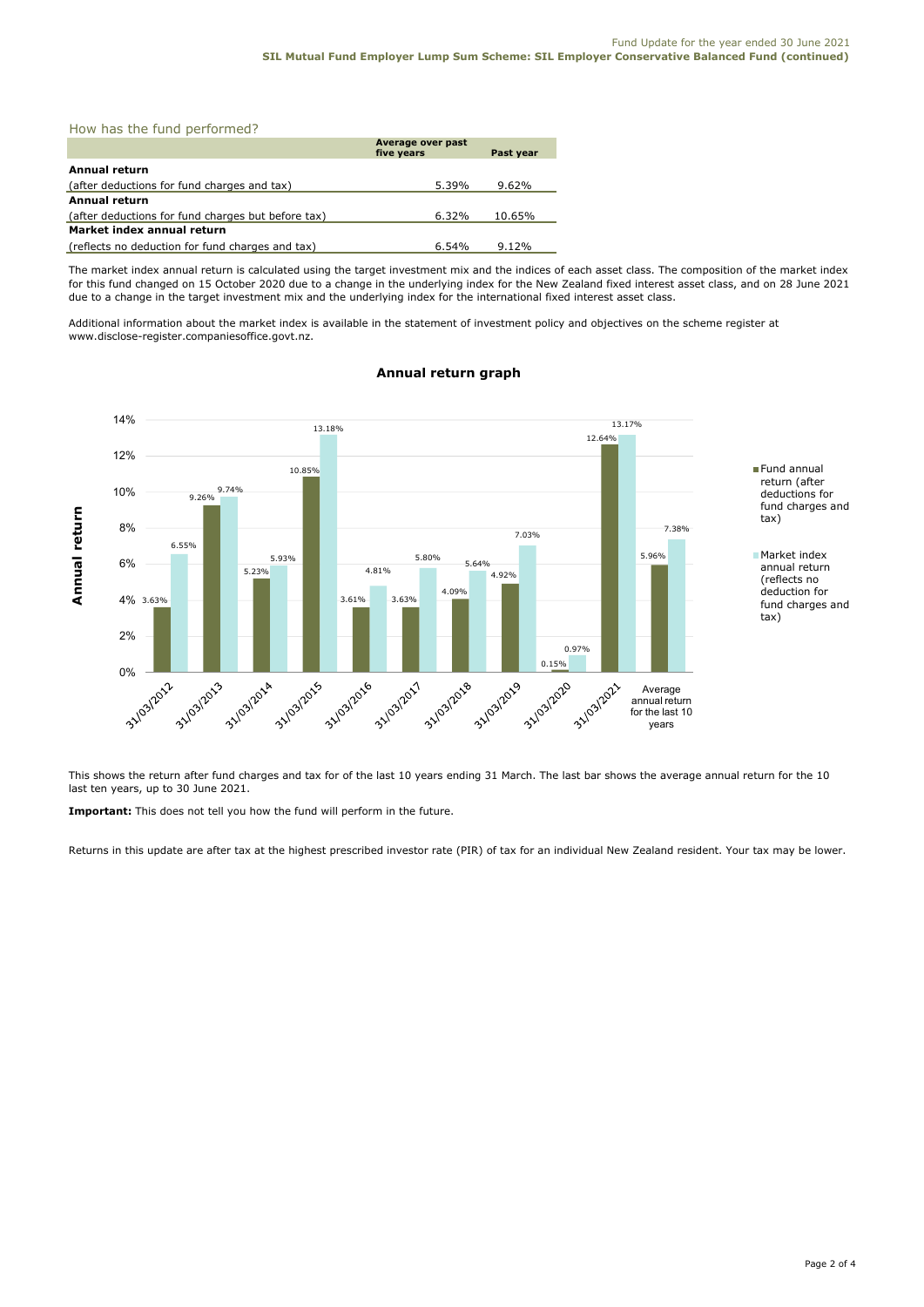## What fees are investors charged?

Investors in the SIL Employer Conservative Balanced Fund are charged fund charges. In the year to 30 June 2021 these were:

|                                             | % of net asset value          |
|---------------------------------------------|-------------------------------|
| Total fund charges <sup>1</sup>             | 0.91%                         |
| Which are made up of:                       |                               |
| Total management and administration charges | $0.91\%$                      |
| Including:                                  |                               |
| Manager's basic fee                         | 0.80%                         |
| Other management and administration charges | 0.11%                         |
| <b>Total performance based fees</b>         | $0.00\%$                      |
|                                             | Dollar amount per<br>investor |
| <b>Other charges</b>                        |                               |
| Membership fee                              | \$0                           |

Investors are not currently charged individual action fees for specific actions or decisions (for example, for withdrawing from or switching funds).

Small differences in fees and charges can have a big impact on your investment over the long term.

#### Example of how this applies to an investor

Sarah had \$10,000 in the fund at the start of the year and did not make any further contributions. At the end of the year, Sarah received a return after fund charges were deducted of \$962 (that is 9.62% of her inital \$10,000). Sarah also paid \$0 in other charges. This gives Sarah a total return after tax of \$962 for the year.

#### What does the fund invest in?

**Actual investment mix<sup>2</sup> Target investment mix<sup>2</sup>**

This shows the types of assets that the fund invests in. This shows the mix of assets that the fund generally intends to invest in.